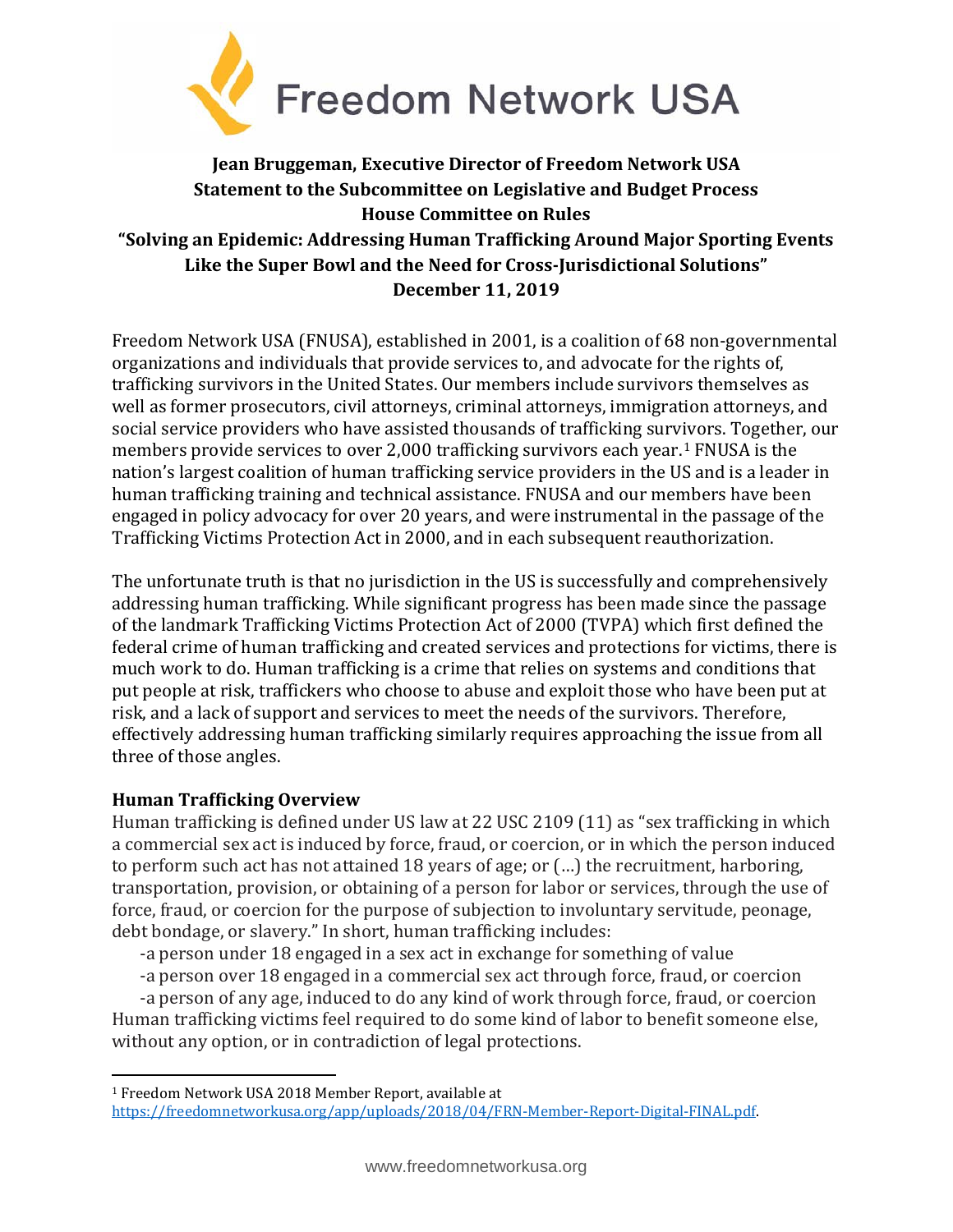Human trafficking impacts people of all ages, races, genders, sexual orientations, and nationalities. This includes men, boys, older persons, and US citizens. However, people are made disproportionately vulnerable to trafficking by discrimination (especially against LGBTQ youth), disability, unlawful immigration status, poverty, and prior abuse (including child abuse and sexual assault). People are trafficked in a variety of sectors, including domestic work, agriculture, restaurants, manufacturing, the sex trade, and construction, among many others.

US citizens are trafficked every day without ever crossing a border. Workers with intellectual and physical disabilities are at risk of exploitation by individuals and corporations. Sex workers, LGBTQI community members, young people, and people struggling with substance use are at heightened risk of sex trafficking through exploitation by traffickers manipulating their youth, dependence, criminal history, and lack of family or community support.

Many foreign-born survivors come to the US on visas for workers, visitors, or cultural purposes. In these cases, their visa sponsor or employer is often a trafficker. Once the workers are in the US, traffickers refuse to comply with the agreed-upon wages and living conditions, usually take the workers' passports, and often will not allow workers to communicate with family and friends. Survivors might not understand the immigration system, and traffickers will threaten deportation or harm to them or family members.

Data on the prevalence of human trafficking is limited and unreliable, due to the hidden nature of the crime. Currently, the most reliable data comes from government sources. This includes the investigation and prosecution data in the *Trafficking in Persons Report* from the **Department State (DOS)** and grant data (reporting the number of identified survivors served by grantees) from the **Department of Justice's (DOJ) Office for Victims of Crime (OVC)** and the **Department of Health and Human Service's (HHS) Office on Trafficking in Persons (OTIP)**.

The causes of human trafficking are complex and diverse and includes factors such as poverty, lack of educational and employment opportunities, instability from conflict and natural disasters, marginalization, and violence. Trafficked workers throughout the United States are exposed to long hours, inadequate pay, hazardous materials and conditions, intimidation, threats, and violence, and myriad downstream health complications. An effective response to trafficking requires multidisciplinary collaboration, with an emphasis on public health and human rights.

#### **Recommendations**

# **1. Improving Identification and Services for Survivors**

The US must work to ensure that trafficking victims are identified as quickly as possible, and are then provided with effective, comprehensive services and support to fully heal from their experiences. Trafficking survivors may be working in legal businesses, unregistered businesses, or in the underground economy. They may be US Citizens or foreign nationals, adults or minors, of any gender. Therefore, it takes a comprehensive approach to both identify the wide diversity of survivors and to meet their diverse needs.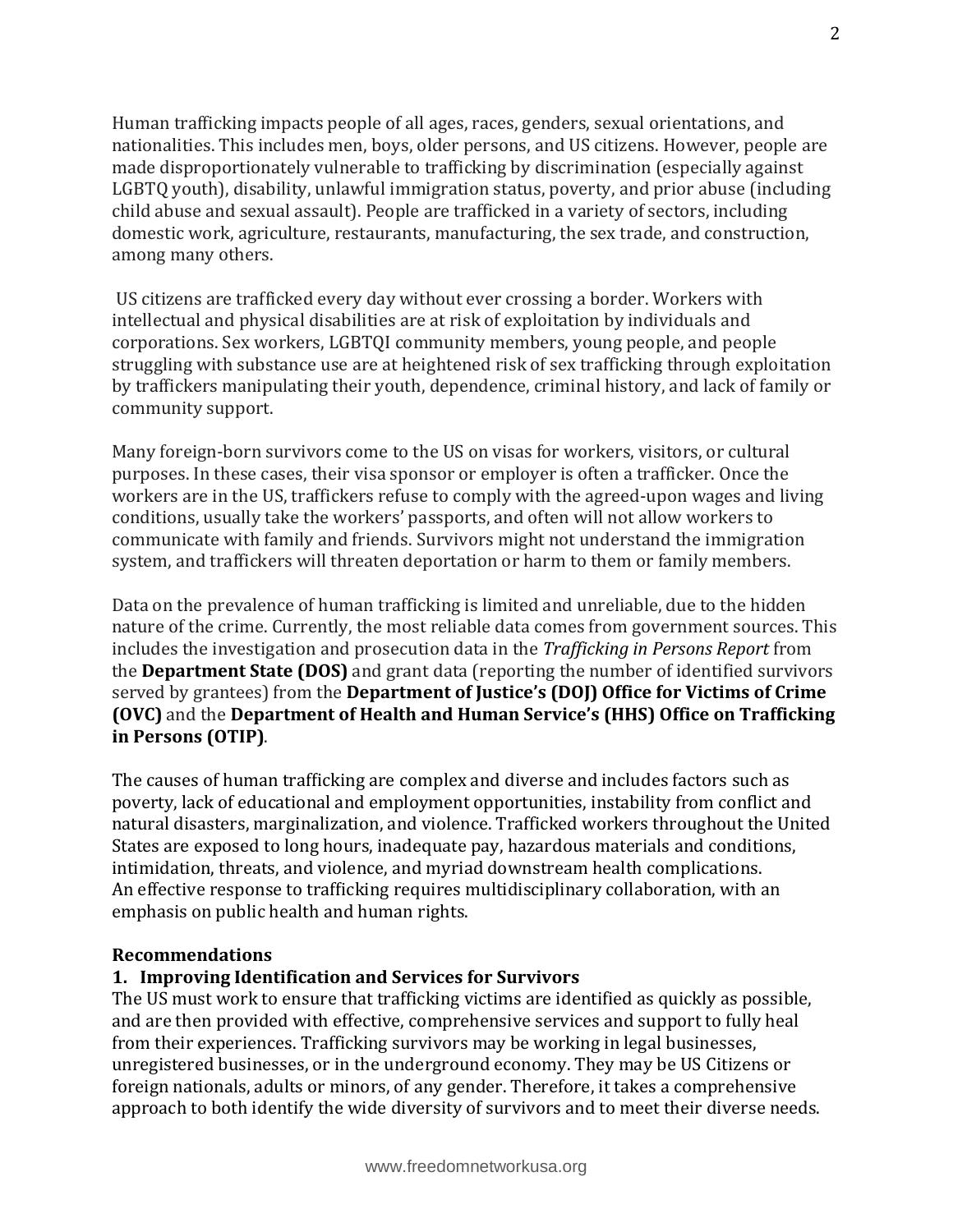Labor trafficking, especially, remains a crime that is not well understood or recognized. General community education campaigns, while helpful, are unlikely to result in widespread identification of survivors. However, there are industries in which trafficking is widely pervasive. Beginning with targeted activities to educate and support workers most at risk of human trafficking will be most likely to successfully identify trafficking victims.

#### **a. Analyze data sets to identify high risk workers.**

Government agencies track, and sometimes publish, data that indicates workers who are most at risk of labor trafficking. The **Department of Labor (DOL)** and the **Equal Employment Opportunity Commission (EEOC)**, as well as the **Department of Homeland Security (DHS)** and **DOS**, maintain data sets that identify the locations of: guestworkers on temporary visas, workplace violations, reports of workplace injuries, and employers that have violated licensing requirements, for example. Traffickers do not, generally, operate businesses with a high rate of compliance with worker protections and safety requirements. These data sets, when viewed together, can suggest where workers may be at high risk of trafficking. More information on the vulnerabilities of guestworkers is available in the FNUSA Policy Papers on *Human Trafficking and H2 Temporary Workers* [\(https://freedomnetworkusa.org/app/uploads/2018/05/Temporary-Workers-H2-](https://freedomnetworkusa.org/app/uploads/2018/05/Temporary-Workers-H2-May2018.pdf) [May2018.pdf\)](https://freedomnetworkusa.org/app/uploads/2018/05/Temporary-Workers-H2-May2018.pdf) and *Human Trafficking and J-1 Visas for Temporary Workers* [\(https://freedomnetworkusa.org/app/uploads/2018/05/Human-Trafficking-and-J-](https://freedomnetworkusa.org/app/uploads/2018/05/Human-Trafficking-and-J-1-Visas-May2018.pdf)[1-Visas-May2018.pdf\)](https://freedomnetworkusa.org/app/uploads/2018/05/Human-Trafficking-and-J-1-Visas-May2018.pdf). These data sets can be analyzed to identify high risk locations for workers. The Buffett-McCain Institute Initiate to Combat Modern Slavery has successfully used publicly available data and GIS mapping to identify

# **b. Train targeted occupations to identify potential victims.**

agricultural workers at high risk of labor trafficking in Texas.

Federal, state, and local officials with both civil and criminal enforcement authorities (including those at the **DOL, EEOC**, **Department of Housing and Urban Development (HUD)**, and **Department of Transportation (DOT)**) are often in locations that have a high risk of labor trafficking. Alcoholic Beverage Control, OSHA, building and housing inspectors, licensing boards, and others may be inspecting workplaces that abuse and exploit workers. It is important to maintain the specific authorities that grant inspectors broad powers to enter and inspect private property. However, they can be trained to recognize signs of labor exploitation and trafficking and report their observations to specially trained law enforcement officials for investigation. For example, Houston has successfully partnered with their Alcohol and Beverage Commission to identify signs of trafficking in bars that hold a liquor license. Read more at: [https://www.dallasnews.com/business/local](https://www.dallasnews.com/business/local-companies/2018/02/08/tabc-taps-alcohol-distributors-to-help-fight-human-trafficking-at-bars-restaurants-liquor-stores/)[companies/2018/02/08/tabc-taps-alcohol-distributors-to-help-fight-human](https://www.dallasnews.com/business/local-companies/2018/02/08/tabc-taps-alcohol-distributors-to-help-fight-human-trafficking-at-bars-restaurants-liquor-stores/)[trafficking-at-bars-restaurants-liquor-stores/](https://www.dallasnews.com/business/local-companies/2018/02/08/tabc-taps-alcohol-distributors-to-help-fight-human-trafficking-at-bars-restaurants-liquor-stores/) and https://www.tabc.state.tx.us/enforcement/trafficking in texas.asp.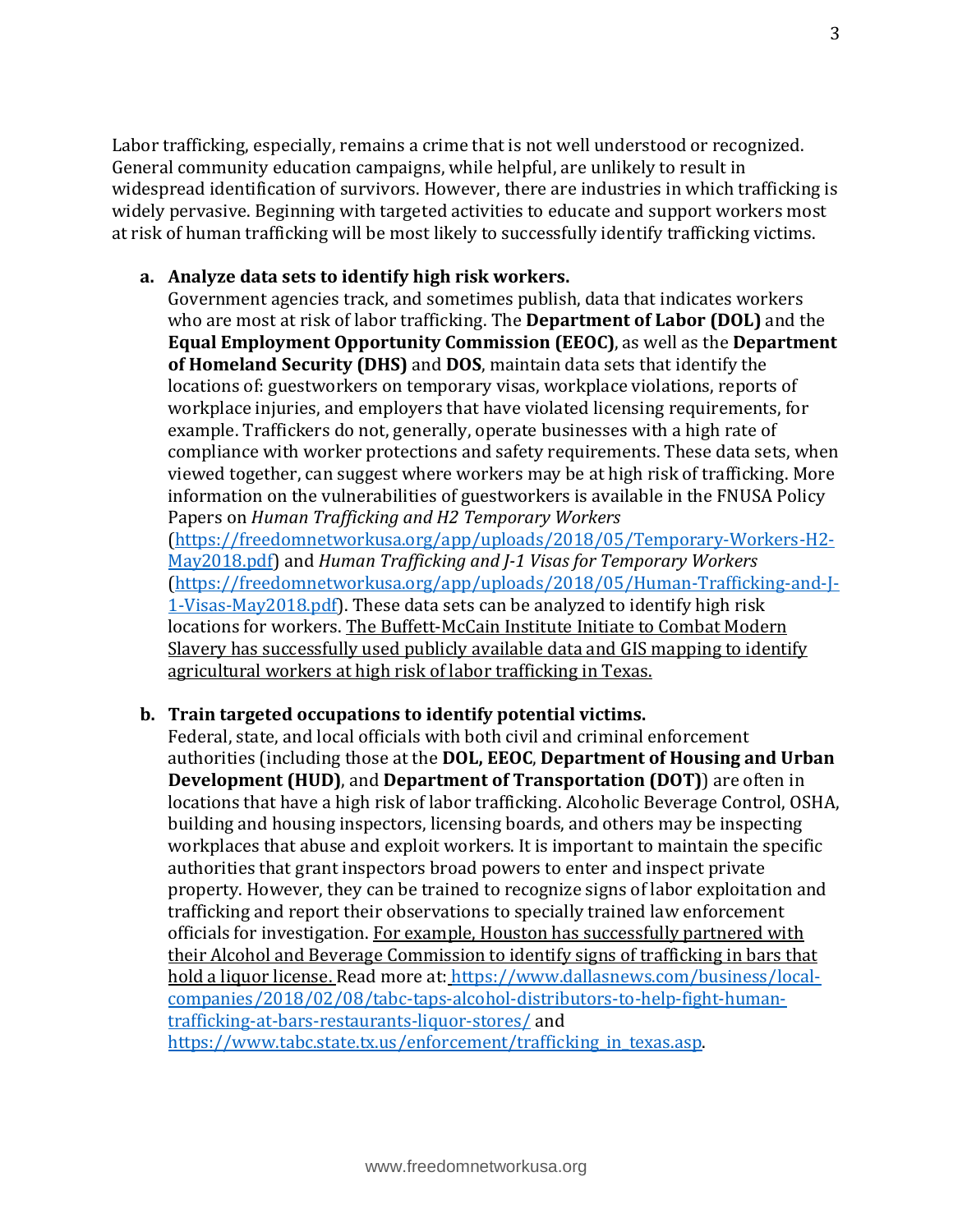# **c. Conduct outreach and education designed for high risk workers.** Trafficking victims often feel trapped by threats of violence against themselves and their family members, debt to labor brokers or the employer, threats by the trafficker to report crimes committed by the victim, their own criminal record, or lack of knowledge about legal protections. Even legal guestworkers are highly vulnerable to exploitation and abuse, because US visas generally do not allow guestworkers to change employers even in the face of abuse. Information should be provided to at risk workers regarding worker protections, immigration protections, and available services. A poster full of legal jargon, however, is not effective. It is more effective to provide know your rights presentations at neutral locations accessible by workers (not at the job site) in the language of the workers, by peers. The Coalition of Immokalee Workers and the Fair Food Program have truly perfected this model to dramatically reduce various forms of abuse and exploitation in the agricultural fields of Florida. Additionally, health care workers, especially those working with at-risk populations including migrant workers, youth, sex workers, and LGBTQIA communities, can be trained to identify signs of potential trafficking and to provide potential victims with information and support in accessing resources. The Buffett-McCain Institute Initiate to Combat Modern Slavery has successfully placed outreach workers at local food markets to educate agricultural workers about their rights, which has led to reports of labor abuses. Damayan Migrant Workers Association [\(https://www.damayanmigrants.org/\)](https://www.damayanmigrants.org/) is one non-governmental organization that has developed a strategy to conduct peerled outreach and education for Filipino workers. Damayan's outreach staff are bilingual Filipino advocates who meet with migrant workers in the community and share information about labor rights, immigrants' rights, and services and protections available for victims of abuse and exploitation, including labor trafficking. **DHS** administers similar programs (Citizenship and Assimilation Grant Program and Refugee and Asylee Assimilation Program, more information at [https://www.uscis.gov/citizenship/organizations/grant-program\)](https://www.uscis.gov/citizenship/organizations/grant-program) to support local, culturally appropriate organizations to support immigrants and refugees.

# **d. Build an evidence-base for best practices in service provision.**

Limited evaluation and research has been conducted on service models to support survivors of human trafficking. A wide variety of practices are currently in use by government agencies and nongovernmental organizations, large and small, leaving a very disjointed field. Government agencies, law enforcement, schools, and others are confused about how to determine which programs should be included in their collaborations. Government and private funders are uncertain how to best invest their resources. And new service providers are left with trial and error to develop the most effective service programs. Investment in comprehensive, long-term, objective research is needed to clearly describe the different approaches to services, measure their impact, and describe what components are critical to success for survivors. Popular buzz words, like victim-centered, trauma-informed, and survivor-informed, need to be defined with clear indicators of actual implementation. Multiple studies will be needed to test programs for different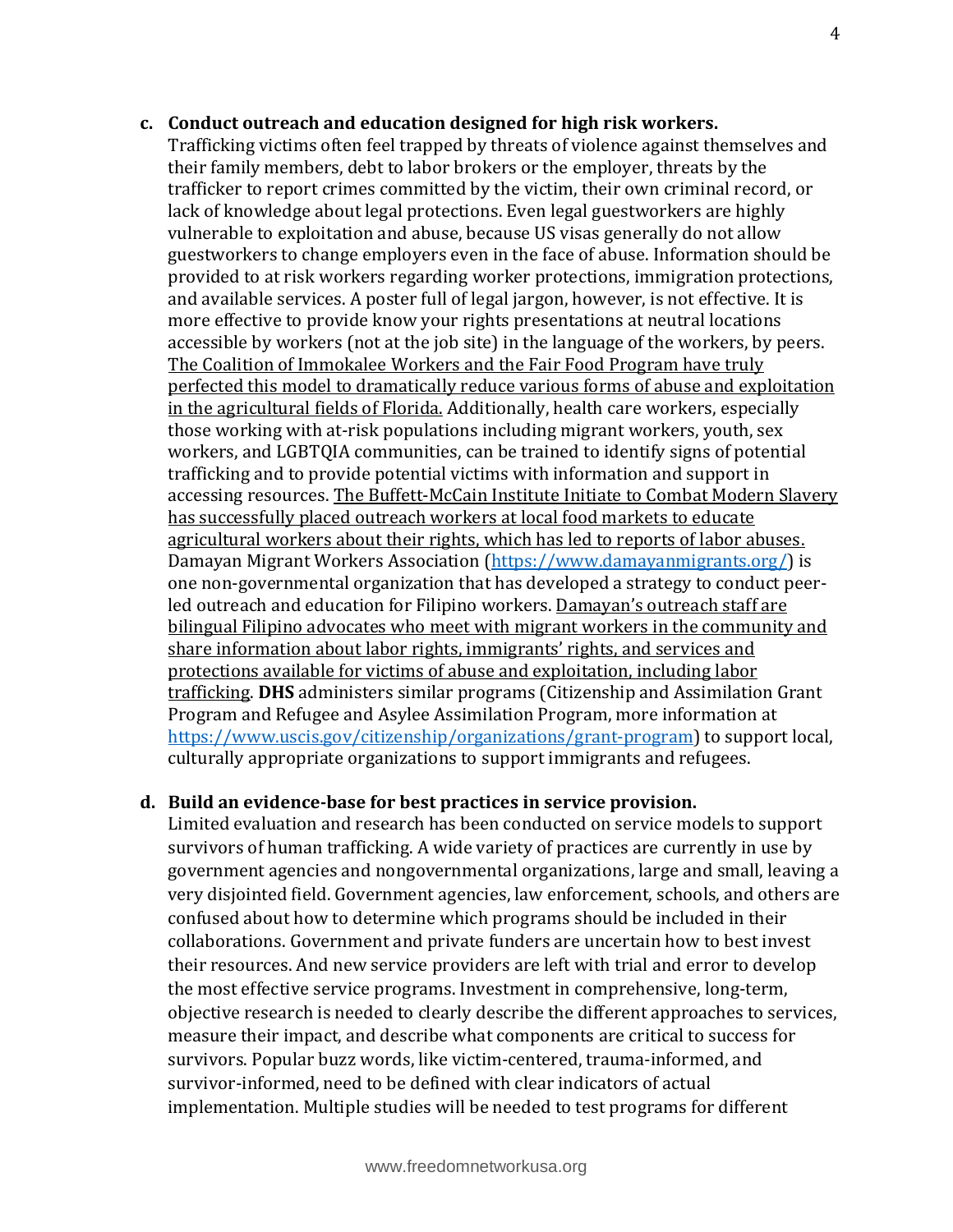populations, whose needs might require customization. A collection of Evidence-Based Program Directories hosted by federal government agencies (including the **Department of Education (ED)**, **HHS**, **DOJ** and **DOL**), which can serve as models for building a human trafficking evidence-base is available at [https://youth.gov/evidence-innovation/evidence-based-program-directories.](https://youth.gov/evidence-innovation/evidence-based-program-directories) **DOJ's National Institutes of Justice (NIJ)** and **HHS' Office of Planning, Research and Evaluation**, and the **Center for Disease Control and Prevention (CDC)** each have expertise, resources and research that can be combined and built upon in this effort.

# **e. Provide training and technical assistance to providers to improve services.** Unlike the domestic violence and sexual violence fields, human trafficking has no federally funded national resource centers. **HHS** funds the Domestic Violence Resource Network [\(https://www.acf.hhs.gov/fysb/fv-centers\)](https://www.acf.hhs.gov/fysb/fv-centers), which includes 2 national resource centers, 4 special issue resource centers, and 3 culturally-specific institutes. The **CDC** funds the National Sexual Violence Resource Center [\(https://www.nsvrc.org/about/national-sexual-violence-resource-center\)](https://www.nsvrc.org/about/national-sexual-violence-resource-center), which provides information and tools to prevent and respond to sexual violence. Additionally, each state has at least one statewide domestic and sexual violence coalition, and some have more than one. A list of all statewide resources can be found at [https://www.justice.gov/ovw/local-resources.](https://www.justice.gov/ovw/local-resources) Most of these resources were established and are funded, in large part, by the Family Violence Prevention and Services Act (FVPSA). An overview is available from the Congressional Research Service's Family Violence Prevention and Services Act (FVPSA): Background and Funding, 2019, [https://fas.org/sgp/crs/misc/R42838.pdf.](https://fas.org/sgp/crs/misc/R42838.pdf) These combined state and federal resources establish and promulgate best practices, provide training and technical assistance, advocate for policy initiatives to benefit survivors, and convene service providers for collaboration and coordination. A similar framework is needed to support the developing human trafficking field and authorities and grant programs at the **ED**, **HHS**, and **DOJ**.

# **f. Develop an accreditation and compliance scheme for service providers.**

Standards of Care are a formal statement of practices that comprise an acceptable standard of service provision. While ethical requirements guide the work of some accredited professions, such as lawyers and accredited social workers, Standards of Care are not commonly adopted for US social services. FNUSA's white paper *Standards of Care in the US Anti-Trafficking Field*, available at [https://freedomnetworkusa.org/app/uploads/2019/07/Freedom-Network-](https://freedomnetworkusa.org/app/uploads/2019/07/Freedom-Network-Standards-of-Care-White-Paper-July-2019.pdf)[Standards-of-Care-White-Paper-July-2019.pdf,](https://freedomnetworkusa.org/app/uploads/2019/07/Freedom-Network-Standards-of-Care-White-Paper-July-2019.pdf) describes current examples of precedents in the US and abroad. Standards of Care, if properly developed, can help to ensure that all services are victim-centered, trauma-informed, and provide privacy and confidentiality for all survivors. They can outline harmful practices that violate the Standards, establish requirements for staff training and accreditation, and standardize data collection and program evaluation to support for future research and evaluation projects. These guidelines assist new and developing organizations to build strong and effective programs and to properly evaluate their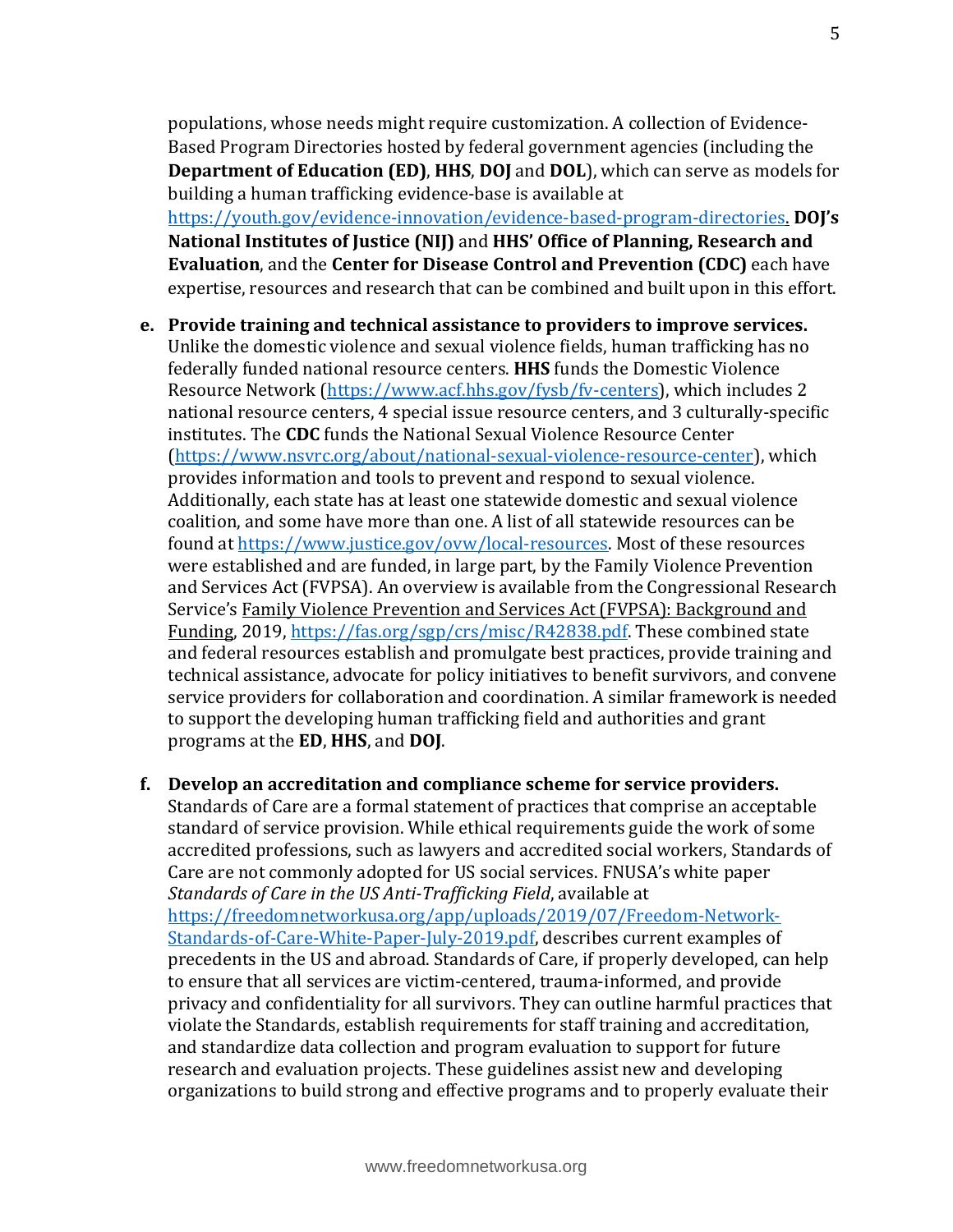work. Development of Standards is an important first step, but for full impact there must also be an accreditation process and a compliance scheme to ensure that programs are properly implementing the Standards. Accreditation and compliance monitoring can provide assurance that survivors are receiving an adequate level of services and support at all accredited organizations. This allows government agencies, law enforcement, and other providers to develop partnerships and collaborations with confidence. Standards of Care could be used by the **HHS** and **DOJ** to ensure all funded programs are meeting the same standards and requirements in service provision. This also supports organizations in receiving regular feedback on the effectiveness of their programs. The Florida Administrative Code, for example, specifies requirements for all state-funded domestic violence programs. The Florida Coalition Against Domestic Violence, in turn, provides training and technical assistance to providers in meeting the requirements.

#### **g. Ensure comprehensive services for all trafficking survivors.**

Survivors need comprehensive services to address their medical, mental health, housing, legal, educational, and employment needs. While progress has been made to identify and address these needs, survivors continue to struggle against unnecessary hurdles and restrictions. Increasingly, survivors have access to shortterm services primarily funded through TVPA-related appropriations to **DOJ** and **HHS** (which have increased steadily over the past 2 years). State funding increased recently as a result of the Victims of Crime Act (VOCA) funding increases. However, the Crime Victims Fund balance is decreasing for the first time in several years, leaving states with the prospect of cutting the new programs (including human trafficking programs) that were funded with the increases in FY17 and FY18. Additionally, **DOJ's OVC** has added a new restriction to their grants limited access to legal services to address criminal records that survivors have as result of their victimization. Removing these restrictions on representation in post-conviction relief for survivors is a critical issue for FNUSA

[\(https://freedomnetworkusa.org/freedom-network-usa-leads-broad-based-effort](https://freedomnetworkusa.org/freedom-network-usa-leads-broad-based-effort-to-protect-legal-representation-for-trafficking-survivors/)[to-protect-legal-representation-for-trafficking-survivors/\)](https://freedomnetworkusa.org/freedom-network-usa-leads-broad-based-effort-to-protect-legal-representation-for-trafficking-survivors/). Additionally, survivors struggle to find assistance with the long-term support needed to thrive, such as affordable housing. **HUD** recently cancelled a critical grant program (developed in collaboration with **DOJ OVC**) to provide access to permanent, affordable housing to trafficking survivors in collaboration with **HUD Continuums of Care**, along with training and technical assistance to share best practices in addressing the housing needs of survivors

[\(https://freedomnetworkusa.org/app/uploads/2019/11/FNUSAStatementHUDHT](https://freedomnetworkusa.org/app/uploads/2019/11/FNUSAStatementHUDHTHousingNOFAFinal11Sept2019.pdf) [HousingNOFAFinal11Sept2019.pdf\)](https://freedomnetworkusa.org/app/uploads/2019/11/FNUSAStatementHUDHTHousingNOFAFinal11Sept2019.pdf). While **DOJ OVC** has recently released a similar housing program, it is for short-term (not long-term housing), does not require a partnership with affordable housing programs, and does not include any training and technical assistance to ensure the development of best practices [\(https://www.ovc.gov/grants/pdftxt/FY-2020-Housing-Assistance-Grants-for-](https://www.ovc.gov/grants/pdftxt/FY-2020-Housing-Assistance-Grants-for-Victims-of-Human-Trafficking.pdf)

[Victims-of-Human-Trafficking.pdf\)](https://www.ovc.gov/grants/pdftxt/FY-2020-Housing-Assistance-Grants-for-Victims-of-Human-Trafficking.pdf). Collaboration between **HUD**, **HHS**, and **DOJ** is necessary to ensure housing programs for trafficking survivors lead to long-term, affordable housing and programs that are effective and victim-centered. Even more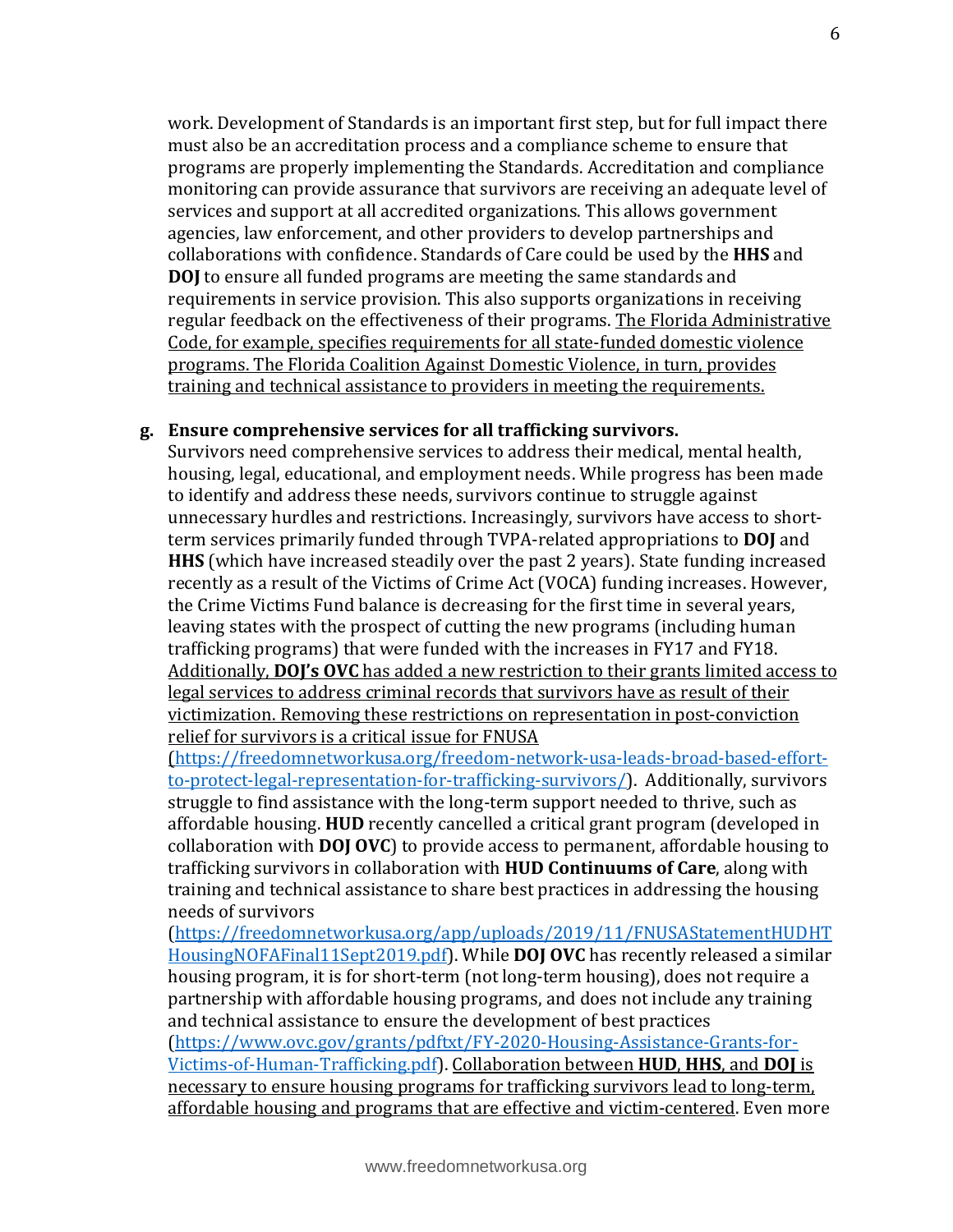distressing, critical immigration protections created by the TVPA have become harder to access due to changes in federal agency policy. Policy changes at **DHS** have made the T Visa incredibly difficult to access, with processing times of 20+ months (from a historical average of 9-12 months), increased denials and requests for evidence that contradict past practice and legal interpretations, increased denials of fee waivers, and the extension of the Notice to Appear policy to T Visa applicants threatening applicants with deportation if they fail to provide sufficient information to DHS even while their standards are shifting. For more information, review Jean Bruggeman's written testimony to the Border Security, Facilitation, and Operations Subcommittee of the House Homeland Security Committee Briefing, available at [https://freedomnetworkusa.org/app/uploads/2019/12/BruggemanStatementHom](https://freedomnetworkusa.org/app/uploads/2019/12/BruggemanStatementHomelandSecurityCommittee.pdf) [elandSecurityCommittee.pdf.](https://freedomnetworkusa.org/app/uploads/2019/12/BruggemanStatementHomelandSecurityCommittee.pdf) Reversing these **DHS** policy changes is critical to ensuring trafficking survivors are protected from traffickers when they bravely report their experiences to law enforcement.

# **2. Expanding Investigation and Prosecution of Traffickers**

Investigation and prosecution rates for human trafficking remain far behind what could be predicted from the research that indicates high rates of trafficking in a range of industries. This disparity is common across the US and at the state and federal levels. Increasing the investigation and prosecution of human trafficking will take sustained, intensive efforts and will likely require regulatory and statutory changes.

# **a. Understand and address systemic challenges.**

Under state and federal law in the US, labor protections are almost exclusively civil matters: wage and hour, discrimination, child labor protections, and safety regulations are all primarily civil legal matters. Law enforcement agencies and prosecutors are, therefore, generally unfamiliar with the employment context. They do not have the experience and connections developed from working on related employment violations (such as unpaid overtime, sexual harassment, or dangerous working conditions) or immigration violations (such as fraud in employment contracting, immigration fraud, or maintaining control of immigration documents) that occur within workplaces. They are not conversant with the evidence of workplace abuse such as payroll records, personnel records, and injury and incident reporting forms. Without this context, experience, and training, they are understandably hesitant to take cases. It is important to understand where existing government systems, including civil enforcement, licensing, and oversight bodies might already have access to likely labor trafficking. While respecting the limits on their authorities, the government should revise policies and practices to ensure that these existing authorities and resources are most effectively included in the comprehensive strategy to identify and respond to labor trafficking. Collaborations among the **DOL**, **HUD**, **DOT**, **DHS**, **DOS**, and **DOJ** could be enhanced.

# **b. Identify and support a network of trafficking investigators and prosecutors.** Human trafficking cases are unique and complex. Learning to effectively identify, investigate, and prosecute these cases requires specialized training and experience. Cases, especially labor trafficking cases, are currently rare. Most law enforcement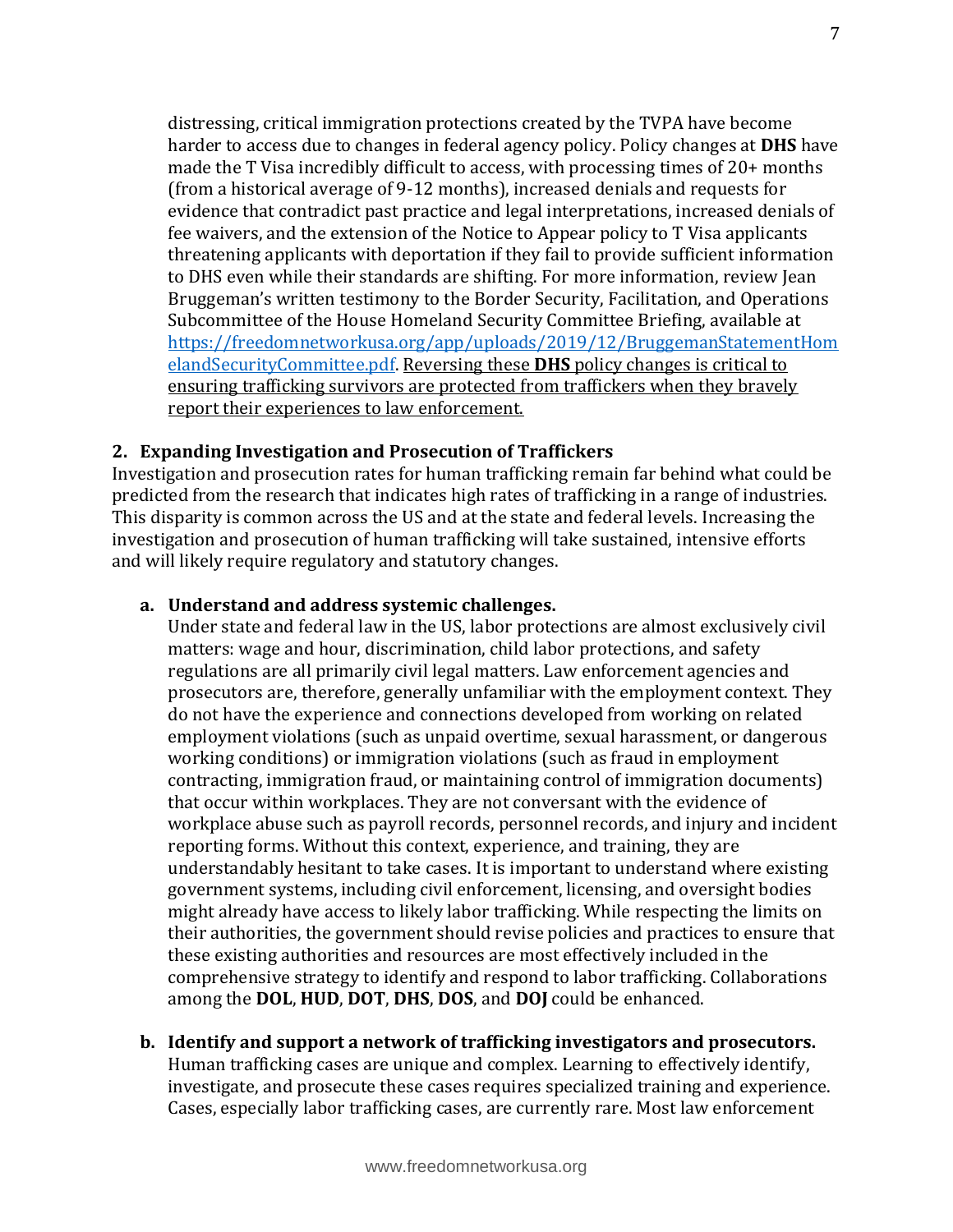agencies rotate officers through different units on a regular basis. Therefore, just as officers have received training, and worked on one case and have developed experience and confidence in this new type of case, they are transferred and their knowledge is lost. The investment is lost, and must start again with new officers. Community based organizations lose confidence in law enforcement when they must constantly build new connections with unknown and untrained officers. Survivors feel passed around and suffer continuous re-traumatization when they are repeatedly interviewed by new officers and officials. Cases are dropped and traffickers are not held accountable. Instead, law enforcement and prosecutors should consider investing in training and supporting a core team across the state, and leaving them assigned to labor trafficking for a significant term of at least 5 years. This would allow the development of experience and expertise with cases, connections with communities that are most at risk, and collaborations with key service providers that build trust. The **DOJ** ACTeams

[\(https://www.justice.gov/humantrafficking/special-initiatives#act\)](https://www.justice.gov/humantrafficking/special-initiatives#act) have shown success in increasing investigations and prosecutions through collaborations among **DOJ**, **DHS**, **DOL**, and the **FBI**.

#### **c. Provide funding and encouragement for long-term, complex, multijurisdictional, multi-agency investigations and prosecutions.**

Trafficking cases are often complex, crossing county, state, and international borders. Others are hidden in underground economies and communities, isolated by fear of retaliation or deportation. Building trust, finding evidence, uncovering not just the frontline workers but the higher level traffickers takes time, patience, and resources. Skills and experience from various disciplines may be needed, including forensic accountants, banking system experts, and immigration and cultural experts to unravel the various pieces of the network or subtle forms of coercion being used. Investing in experts and resources with state-wide authority may be an effective way to collaborate with local law enforcement and prosecutors who may lack those resources. Local officers, however are the key to the needed community relationships and understanding of the local context to identify and support potential victims and to ensure that survivors are provided with the resources and support they need to thrive both during and after the case.

# **3. Investing in Primary Prevention of Human Trafficking**

Traffickers take advantage of people who have been put at high risk. They will continue to do so until we stop putting people at risk. Current efforts across the US are focused on Secondary and Tertiary Prevention, which seeks to prevent re-victimization for those who have already survived trafficking. Recommendations for strengthening these efforts are included above. Primary prevention, however, is designed to intervene BEFORE the first incident of harm and change the circumstances so that the harm does not occur. FNUSA prepared a comprehensive set of recommendations on the prevention of human trafficking for the **HHS OTIP**, available at:

[https://freedomnetworkusa.org/app/uploads/2019/11/RevisedFNUSAHealNsNRecsOTIP](https://freedomnetworkusa.org/app/uploads/2019/11/RevisedFNUSAHealNsNRecsOTIPPrevention-1.pdf) [Prevention-1.pdf.](https://freedomnetworkusa.org/app/uploads/2019/11/RevisedFNUSAHealNsNRecsOTIPPrevention-1.pdf) The key elements of primary prevention involve addressing the inequalities and policies that put people at risk, so that all people are more resilient. These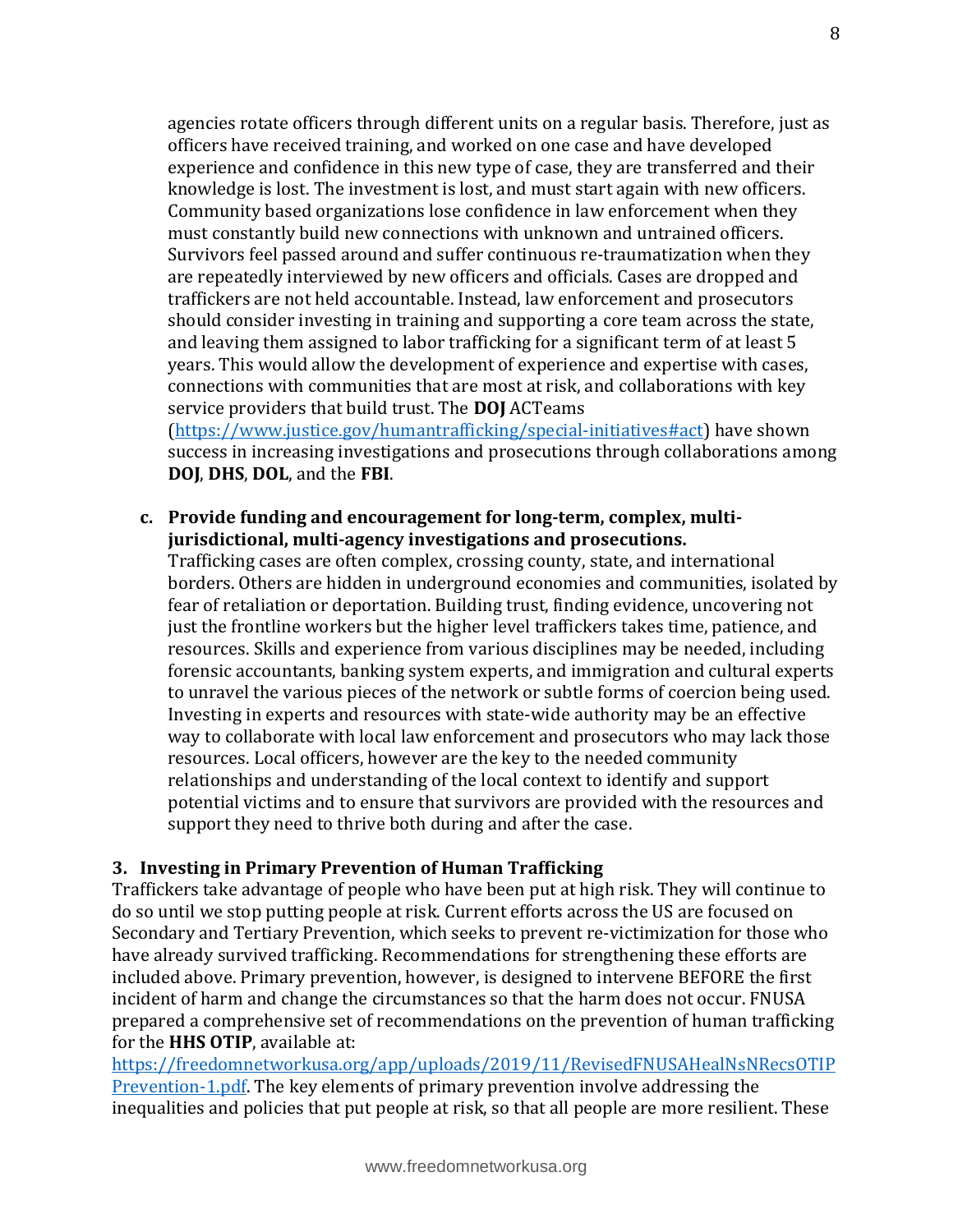policy changes are part of a public health approach to prevent a wide variety of harm, including labor trafficking, domestic violence, child abuse, and poor health outcomes. These investments, therefore, can reap a wide range of benefits for the US.

#### **a. Provide affordable housing and healthcare for all.**

Housing costs are at unaffordable levels for low-income workers all across the US, and even for middle-class families in a growing number of jurisdictions. Health care costs also continue to spiral, leaving medical debt as a significant cause of poverty for both low-income and middle-class communities. When individuals and families are unable to meet even their most basic needs for safe housing and necessary medical care, they are forced by their circumstances to take more dangerous and difficult jobs, work in unsafe conditions, and are hesitant to report abuse and exploitation for fear of ending up in even worse conditions for themselves and their family. Trafficking survivors, struggling to recover from the financial, physical, and psychological harm of the trafficking experience, are further harmed by the lack of affordable housing and healthcare. Rather than investing in the uncertain and incomplete effort to identify all of the types of harms people have suffered over their lifespan in order to qualify for housing and healthcare, the government should instead invest in making these basic services available to all people. Access to safe and affordable housing and healthcare will not only help survivors to heal, whether or not they are officially 'recognized' as survivors, but will also prevent further abuse and exploitation. **HUD, HHS** and **ED** are critical partners in this effort.

# **b. Expand labor protections for all workers.**

It is not accidental that the industries with the weakest worker protections see high rates of labor trafficking. Agricultural workers and domestic workers are prime examples who are left out of most federal labor protections. FNUSA's Policy Paper on *Human Trafficking and Farmworkers* discusses their vulnerability, available at [https://freedomnetworkusa.org/app/uploads/2018/07/Farmworkers.pdf.](https://freedomnetworkusa.org/app/uploads/2018/07/Farmworkers.pdf)  Domestic workers are generally working in isolation, may have low rates of English literacy, and are unfamiliar with legal systems. Agricultural workers may be in more concentrated worksites, but often migrate throughout the state or between states to follow crop schedules, and are thus hard to reach for ongoing education and support. Improving worker protections, and including traditionally excluded workers such as youth, agricultural workers, and domestic workers, must include sufficient resources for peer-led worker education and worker-protective enforcement to ensure that these policies are made real for workers. The National Domestic Worker Bill of Rights, championed by the National Domestic Workers Alliance (NDWA) [\(https://www.domesticworkers.org/\)](https://www.domesticworkers.org/) provides a model approach to legislation that will protect domestic workers.

[https://www.domesticworkers.org/bill-rights.](https://www.domesticworkers.org/bill-rights) Critically, the NDWA is a network of peer-led organizations that provide education and support to domestic workers in culturally appropriate ways. Laws are not self-enforcing, and investment in effective outreach and support of workers to ensure that they understand their rights, have a safe mechanism for discussing and reporting abuse and exploitation, and access to comprehensive services if they leave their employers are key to prevention and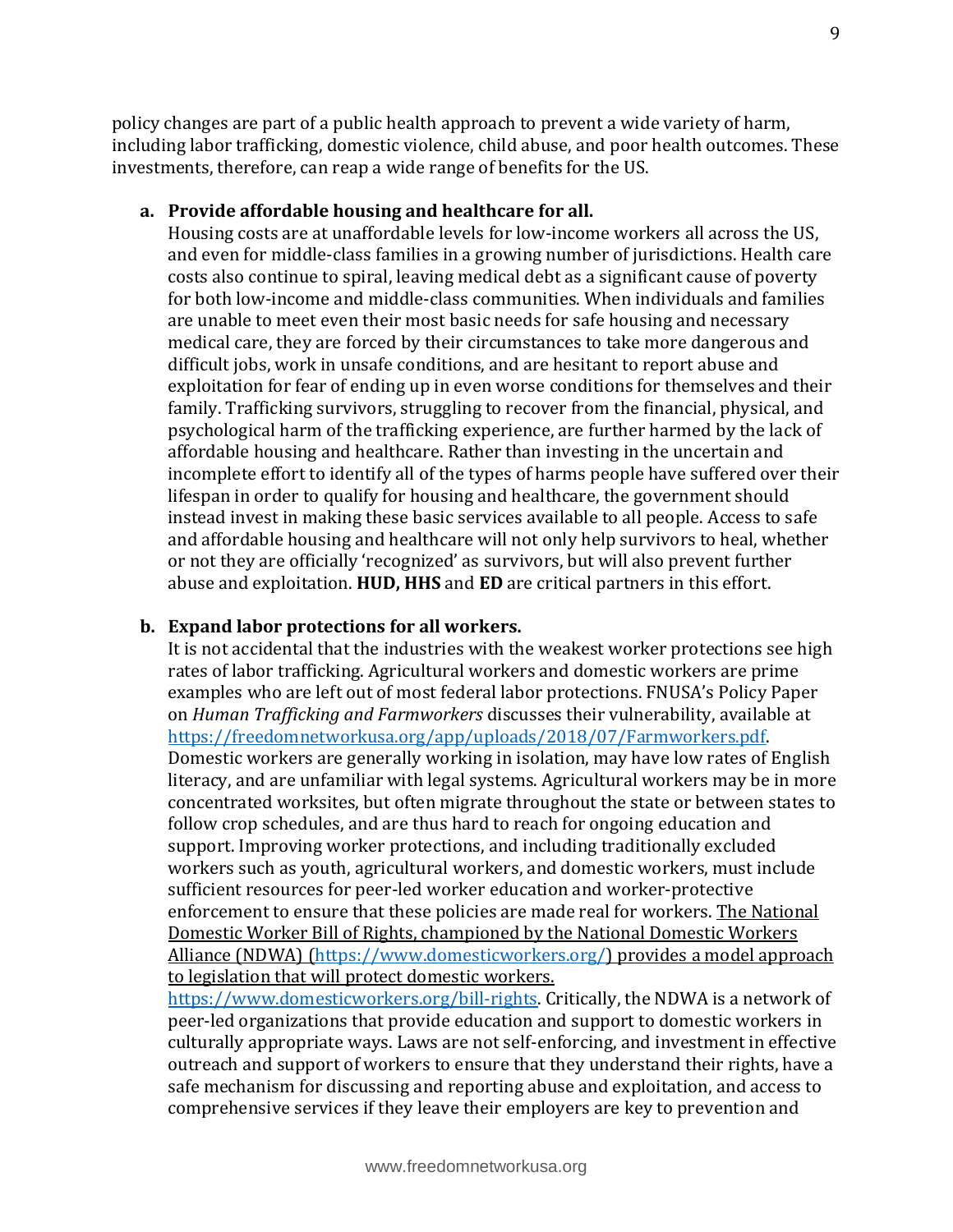protection. **DOS' Office of Chief of Protocol's** In-Person Registration Program for A-3 and G-5 visa holders also provides a model for providing vital information and resources designed to prevent labor trafficking. Information about the Program is available on their website at [https://www.state.gov/resources-for-foreign](https://www.state.gov/resources-for-foreign-embassies/domestic-workers/)[embassies/domestic-workers/](https://www.state.gov/resources-for-foreign-embassies/domestic-workers/) and in the *President's Interagency Task Force Report on US Government Efforts to Combat Trafficking in Persons*, October 2019, available at: [https://www.state.gov/wp-content/uploads/2019/10/2019-PITF-Report-](https://www.state.gov/wp-content/uploads/2019/10/2019-PITF-Report-Web.pdf)[Web.pdf.](https://www.state.gov/wp-content/uploads/2019/10/2019-PITF-Report-Web.pdf)

# **c. Increase protection for migrants.**

Traffickers exploit migrants fear of deportation to entrap them. Review FNUSA's Policy Paper on *Human Trafficking and Immigrants' Rights* at [https://freedomnetworkusa.org/app/uploads/2018/07/HT-and-Immigrant-](https://freedomnetworkusa.org/app/uploads/2018/07/HT-and-Immigrant-Rights.pdf)[Rights.pdf.](https://freedomnetworkusa.org/app/uploads/2018/07/HT-and-Immigrant-Rights.pdf) This fact led to the creation of the T Visa as a core element of the TVPA in 2000. However, the T Visa continues to be underused, leaving thousands of visas unclaimed and thousands of workers in exploitation across the US. Immigrants face a current environment of overwhelming fear. Federal policies designed to threaten migrants through family separation [\(https://supportkind.org/our-work/family](https://supportkind.org/our-work/family-separation-work/)[separation-work/\)](https://supportkind.org/our-work/family-separation-work/) and forced labor in immigration detention centers [\(https://www.splcenter.org/news/2018/04/17/splc-sues-private-prison](https://www.splcenter.org/news/2018/04/17/splc-sues-private-prison-company-uses-forced-labor-detained-immigrants-georgia-boost)[company-uses-forced-labor-detained-immigrants-georgia-boost,](https://www.splcenter.org/news/2018/04/17/splc-sues-private-prison-company-uses-forced-labor-detained-immigrants-georgia-boost) [https://www.cnn.com/2018/04/17/us/immigrant-detention-forced-labor](https://www.cnn.com/2018/04/17/us/immigrant-detention-forced-labor-lawsuit/index.html)[lawsuit/index.html\)](https://www.cnn.com/2018/04/17/us/immigrant-detention-forced-labor-lawsuit/index.html), large scale worksite raids targeting immigrants and not the employers [\(https://theintercept.com/2019/10/13/ice-raids-mississippi](https://theintercept.com/2019/10/13/ice-raids-mississippi-workers/)[workers/\)](https://theintercept.com/2019/10/13/ice-raids-mississippi-workers/), drastically increased processing times for visas [\(https://www.aila.org/advo-media/aila-policy-briefs/aila-policy-brief-uscis](https://www.aila.org/advo-media/aila-policy-briefs/aila-policy-brief-uscis-processing-delays)[processing-delays\)](https://www.aila.org/advo-media/aila-policy-briefs/aila-policy-brief-uscis-processing-delays), reduced access to fee waivers [\(https://www.boundless.com/blog/public-benefits-immigration-fee-waivers/\)](https://www.boundless.com/blog/public-benefits-immigration-fee-waivers/), and cast all immigrants as criminals [\(https://www.washingtonpost.com/politics/2019/10/02/trumps-most-insulting](https://www.washingtonpost.com/politics/2019/10/02/trumps-most-insulting-violent-language-is-often-reserved-immigrants/)[violent-language-is-often-reserved-immigrants/\)](https://www.washingtonpost.com/politics/2019/10/02/trumps-most-insulting-violent-language-is-often-reserved-immigrants/) have left immigrants unable and unwilling to access protection from law enforcement [\(https://www.aclu.org/press](https://www.aclu.org/press-releases/new-aclu-report-shows-fear-deportation-deterring-immigrants-reporting-crimes)[releases/new-aclu-report-shows-fear-deportation-deterring-immigrants-reporting](https://www.aclu.org/press-releases/new-aclu-report-shows-fear-deportation-deterring-immigrants-reporting-crimes)[crimes,](https://www.aclu.org/press-releases/new-aclu-report-shows-fear-deportation-deterring-immigrants-reporting-crimes) [https://psmag.com/social-justice/immigrant-domestic-violence-survivors](https://psmag.com/social-justice/immigrant-domestic-violence-survivors-are-afraid-to-go-to-law-enforcement-under-trump)[are-afraid-to-go-to-law-enforcement-under-trump\)](https://psmag.com/social-justice/immigrant-domestic-violence-survivors-are-afraid-to-go-to-law-enforcement-under-trump), services and health care, and even education for their US Citizen children [\(https://psmag.com/news/immigrants](https://psmag.com/news/immigrants-are-changing-their-routines-out-of-fear-a-survey-finds)[are-changing-their-routines-out-of-fear-a-survey-finds\)](https://psmag.com/news/immigrants-are-changing-their-routines-out-of-fear-a-survey-finds). Working to counteract these facts requires intense efforts and successful intervention. Law enforcement, government agencies, and community based organizations must collaborate to support immigrant communities and demonstrate their commitment to protect immigrants from abuse and exploitation regardless of their immigration status. This includes increased outreach to meet with community members, understand their challenges, and provide tangible support. For immigrant crime victims, this must include a directive for all law enforcement (including **DOJ**, **FBI**, **DHS**, and **DOS**) and **DOJ** prosecutors to ensure T and U Visa certifications are provided in a timely manner for all crime victims who have been or may be helpful in the investigation or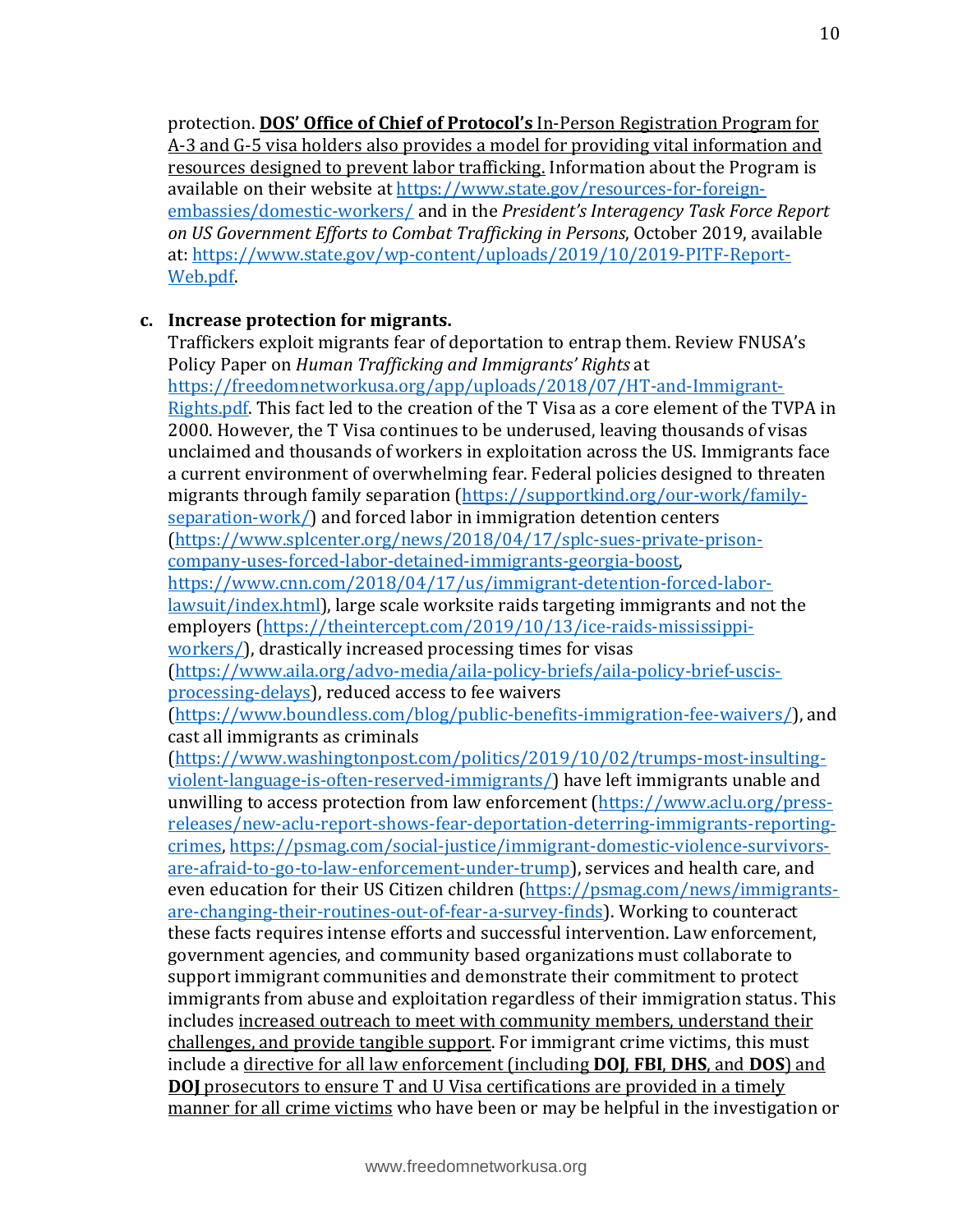prosecution of a crime. [https://www.dhs.gov/publication/u-visa-law-enforcement](https://www.dhs.gov/publication/u-visa-law-enforcement-certification-resource-guide)[certification-resource-guide.](https://www.dhs.gov/publication/u-visa-law-enforcement-certification-resource-guide) The certification should be provided automatically, without waiting for the victim to request it, without hesitation, and should be reissued upon request. Training and support should be mandated for all law enforcement and prosecutors across the state. Additionally, for trafficking survivors, all federal law enforcement (including **DOJ**, **FBI**, **DHS**, and **DOS**) and **DOJ** prosecutors must be required to submit an application for Continued Presence [\(https://www.dhs.gov/sites/default/files/publications/blue](https://www.dhs.gov/sites/default/files/publications/blue-campaign/19_1028_bc-pamphlet-continued-presence.pdf)[campaign/19\\_1028\\_bc-pamphlet-continued-presence.pdf\)](https://www.dhs.gov/sites/default/files/publications/blue-campaign/19_1028_bc-pamphlet-continued-presence.pdf) within the first 48 hours after the identification of a person believed to be a potential survivor of human trafficking. Continued Presence provides short-term protection from deportation, employment authorization, and access to services and support during the investigation and prosecution of a trafficking case. The T or U Visa Certification supports the survivor's application for longer-term immigration status and legal employment. These actions demonstrate that the state takes the abuse and exploitation of immigrants seriously, and prioritizes public safety. Concrete actions to protect immigrants are the most powerful way to build trust between immigrant communities and law enforcement to reverse the dangerous trend of immigrant victims hiding in the shadows and refusing to report the crimes committed against them. Working with immigrant communities to increase their safety is the key to stopping traffickers.

#### **d. Improve protections and support for young people and their families.**

Trafficking of minors, including child labor trafficking, has been ignored for too long. FNUSA raised this issue in 2015, in a Policy Paper on *Child Trafficking for Labor in the US*, available at: [https://freedomnetworkusa.org/app/uploads/2018/07/HT](https://freedomnetworkusa.org/app/uploads/2018/07/HT-and-Child-Labor.pdf)[and-Child-Labor.pdf](https://freedomnetworkusa.org/app/uploads/2018/07/HT-and-Child-Labor.pdf) Studies indicate that labor trafficking is a significant problem among youth. Covenant House found that nearly 20% of the youth interviewed were trafficking survivors, 15% trafficked for sex, 7.4% trafficked for labor, and 3% trafficked for both. [https://www.covenanthouse.org/homeless-issues/human](https://www.covenanthouse.org/homeless-issues/human-trafficking-study)[trafficking-study.](https://www.covenanthouse.org/homeless-issues/human-trafficking-study) An Urban Institute study found that youth cycle through the juvenile justice and child welfare systems without receiving the protection and services that they need. [https://www.urban.org/research/publication/locked](https://www.urban.org/research/publication/locked-interactions-criminal-justice-and-child-welfare-systems-lgbtq-youth-ymsm-and-ywsw-who-engage-survival-sex)[interactions-criminal-justice-and-child-welfare-systems-lgbtq-youth-ymsm-and](https://www.urban.org/research/publication/locked-interactions-criminal-justice-and-child-welfare-systems-lgbtq-youth-ymsm-and-ywsw-who-engage-survival-sex)[ywsw-who-engage-survival-sex.](https://www.urban.org/research/publication/locked-interactions-criminal-justice-and-child-welfare-systems-lgbtq-youth-ymsm-and-ywsw-who-engage-survival-sex) Relying on the criminal justice system to protect youth is not only ineffective, it is actively harmful. Safe harbor laws may begin to mitigate the harm of incarceration, but not the trauma of arrest, and do nothing to prevent youth from the abuse and exploitation that brought them to the attention of law enforcement in the first place. Additionally, safe harbor laws routinely fail to identify victims of labor trafficking, and victims of sex trafficking who are arrested for a host of status offenses or other crimes. Rather than investing in the expensive expansion of the juvenile justice system to add less harmful responses, the US must invest in prevention and support programs that respond to the needs of youth BEFORE they are arrested or abused. **ED**, **HHS**, and **DOJ** are critical partners in the effort to support expanded after-school programs, community centers, school-based counselors and intervention programs, safe and affordable childcare, accurate